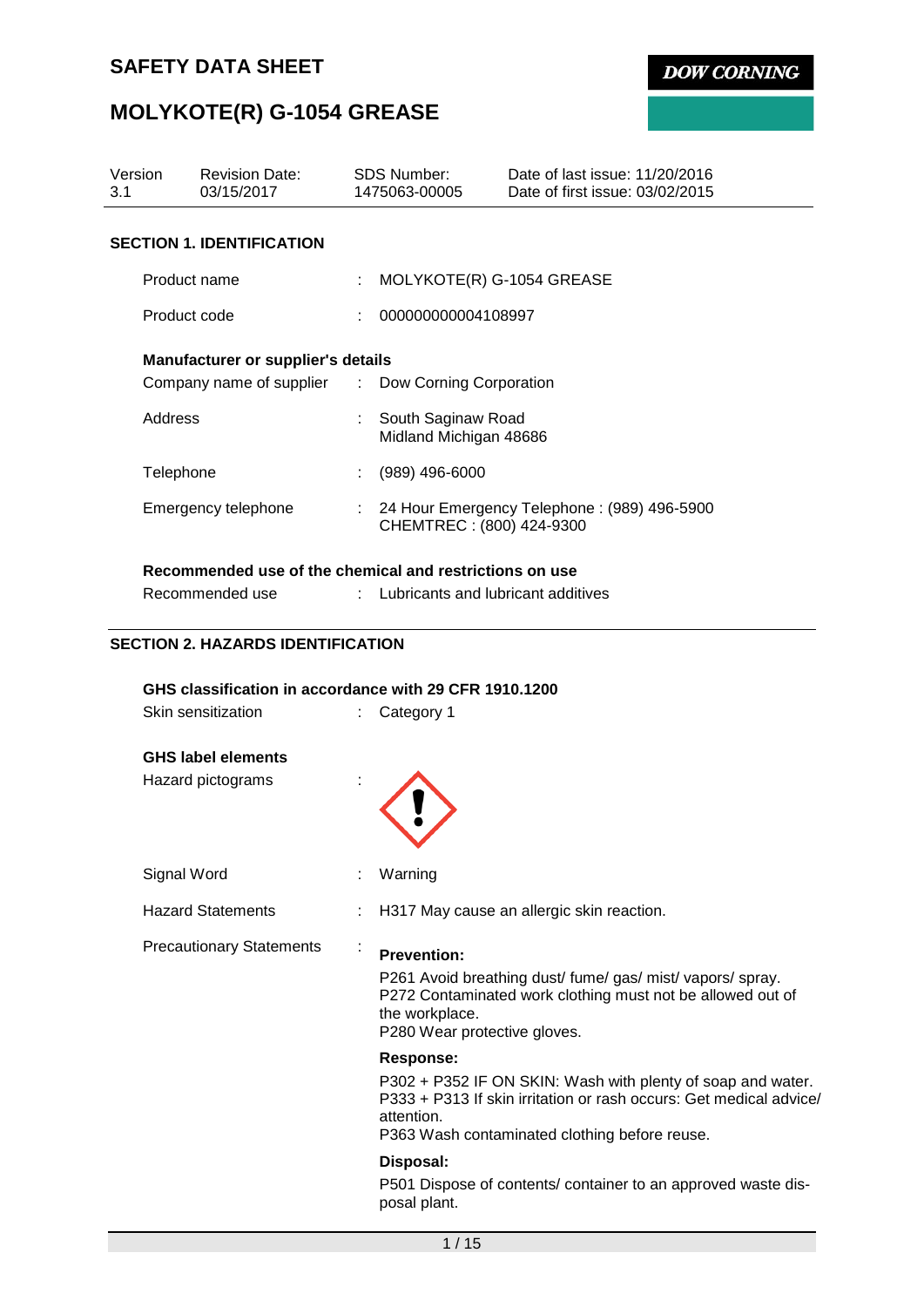**DOW CORNING** 

# **MOLYKOTE(R) G-1054 GREASE**

| Version | <b>Revision Date:</b> | SDS Number:   | Date of last issue: 11/20/2016  |
|---------|-----------------------|---------------|---------------------------------|
| 3.1     | 03/15/2017            | 1475063-00005 | Date of first issue: 03/02/2015 |

### **Other hazards**

None known.

## **SECTION 3. COMPOSITION/INFORMATION ON INGREDIENTS**

| Substance / Mixture | Mixture |
|---------------------|---------|
|---------------------|---------|

Chemical nature : Organic grease

### **Hazardous ingredients**

| l Chemical name                      | CAS-No.    | Concentration (% w/w) |
|--------------------------------------|------------|-----------------------|
| Dec-1-ene, homopolymer, hydrogenated | 68037-01-4 | $\ge$ 12 - $\le$ 13   |
| 12-Hydroxy lithium stearate          | 7620-77-1  | $>= 4 - 5$            |
| N,N-Bis(2-ethylhexyl)-ar-methyl-1H-  | 94270-86-7 | $>= 0.1 - \le 0.1$    |
| benzotriazole-1-methanamine          |            |                       |

## **SECTION 4. FIRST AID MEASURES**

| General advice                                                    | In the case of accident or if you feel unwell, seek medical<br>advice immediately.<br>When symptoms persist or in all cases of doubt seek medical<br>advice.                                                             |
|-------------------------------------------------------------------|--------------------------------------------------------------------------------------------------------------------------------------------------------------------------------------------------------------------------|
| If inhaled                                                        | If inhaled, remove to fresh air.<br>Get medical attention if symptoms occur.                                                                                                                                             |
| In case of skin contact                                           | In case of contact, immediately flush skin with soap and plenty<br>of water.<br>Remove contaminated clothing and shoes.<br>Get medical attention.<br>Wash clothing before reuse.<br>Thoroughly clean shoes before reuse. |
| In case of eye contact                                            | Flush eyes with water as a precaution.<br>Get medical attention if irritation develops and persists.                                                                                                                     |
| If swallowed                                                      | If swallowed, DO NOT induce vomiting.<br>Get medical attention if symptoms occur.<br>Rinse mouth thoroughly with water.                                                                                                  |
| Most important symptoms<br>and effects, both acute and<br>delayed | May cause an allergic skin reaction.                                                                                                                                                                                     |
| Protection of first-aiders                                        | First Aid responders should pay attention to self-protection,<br>and use the recommended personal protective equipment<br>when the potential for exposure exists.                                                        |
| Notes to physician                                                | Treat symptomatically and supportively.                                                                                                                                                                                  |

### **SECTION 5. FIRE-FIGHTING MEASURES**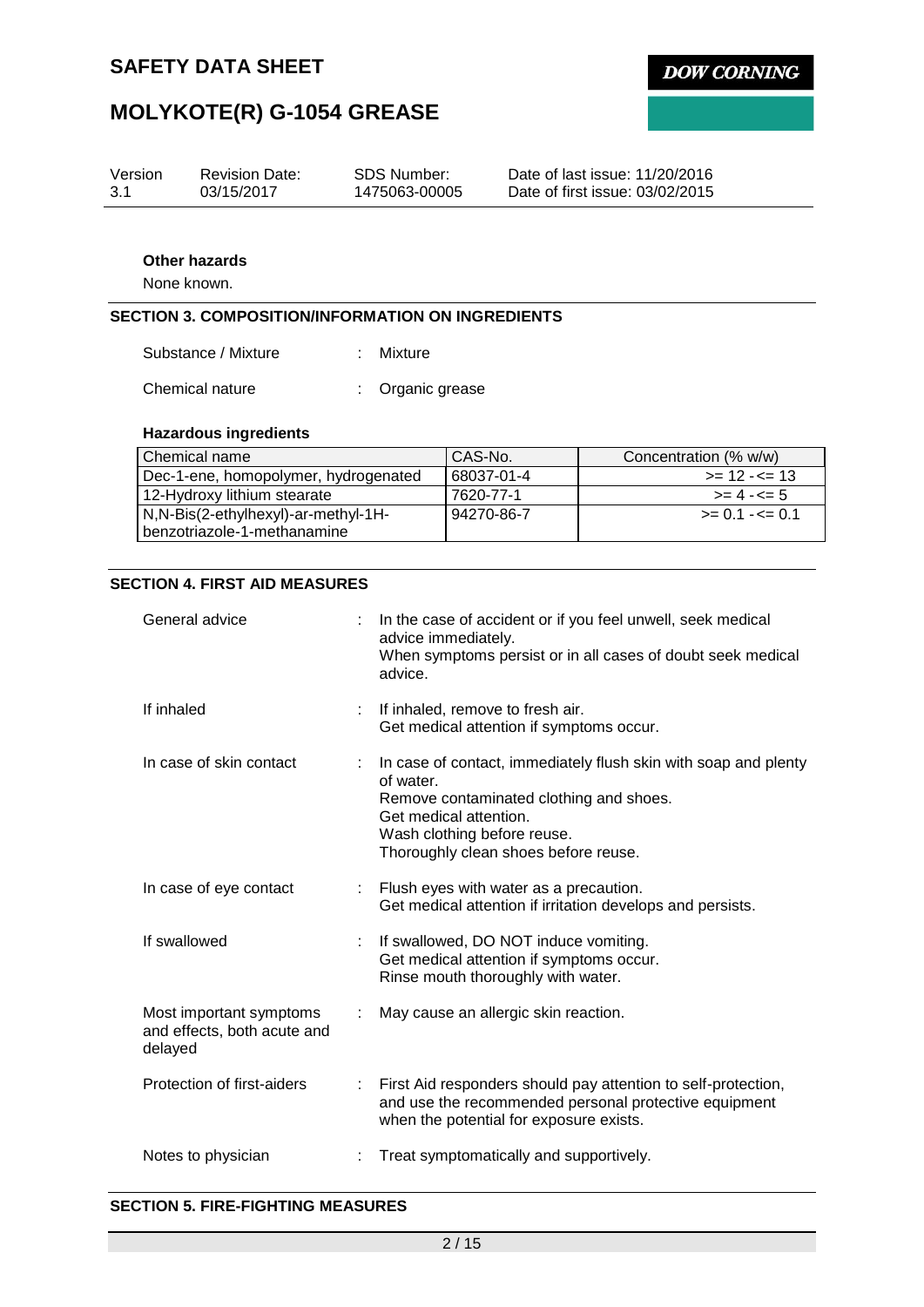**DOW CORNING** 

# **MOLYKOTE(R) G-1054 GREASE**

| Version<br>3.1                 |                                          | <b>Revision Date:</b><br>03/15/2017                 |                                                                               | <b>SDS Number:</b><br>1475063-00005 | Date of last issue: 11/20/2016<br>Date of first issue: 03/02/2015                                                                                                                                                              |
|--------------------------------|------------------------------------------|-----------------------------------------------------|-------------------------------------------------------------------------------|-------------------------------------|--------------------------------------------------------------------------------------------------------------------------------------------------------------------------------------------------------------------------------|
| Suitable extinguishing media : |                                          |                                                     | Water spray<br>Alcohol-resistant foam<br>Carbon dioxide (CO2)<br>Dry chemical |                                     |                                                                                                                                                                                                                                |
|                                | Unsuitable extinguishing<br>media        |                                                     |                                                                               | None known.                         |                                                                                                                                                                                                                                |
|                                | Specific hazards during fire<br>fighting |                                                     |                                                                               |                                     | Exposure to combustion products may be a hazard to health.                                                                                                                                                                     |
|                                | Hazardous combustion prod-<br>ucts       |                                                     | ÷                                                                             | Carbon oxides<br>Metal oxides       |                                                                                                                                                                                                                                |
|                                | ods                                      | Specific extinguishing meth-                        | ÷                                                                             | SO.<br>Evacuate area.               | Use extinguishing measures that are appropriate to local cir-<br>cumstances and the surrounding environment.<br>Use water spray to cool unopened containers.<br>Remove undamaged containers from fire area if it is safe to do |
|                                |                                          | Special protective equipment :<br>for fire-fighters |                                                                               |                                     | In the event of fire, wear self-contained breathing apparatus.<br>Use personal protective equipment.                                                                                                                           |

### **SECTION 6. ACCIDENTAL RELEASE MEASURES**

| Personal precautions, protec-:<br>tive equipment and emer-<br>gency procedures |    | Use personal protective equipment.<br>Follow safe handling advice and personal protective<br>equipment recommendations.                                                                                                                                                                                                                                                                                                                                                                                                                                                                                                                                             |
|--------------------------------------------------------------------------------|----|---------------------------------------------------------------------------------------------------------------------------------------------------------------------------------------------------------------------------------------------------------------------------------------------------------------------------------------------------------------------------------------------------------------------------------------------------------------------------------------------------------------------------------------------------------------------------------------------------------------------------------------------------------------------|
| Environmental precautions                                                      | ÷. | Discharge into the environment must be avoided.<br>Prevent further leakage or spillage if safe to do so.<br>Retain and dispose of contaminated wash water.<br>Local authorities should be advised if significant spillages<br>cannot be contained.                                                                                                                                                                                                                                                                                                                                                                                                                  |
| Methods and materials for<br>containment and cleaning up                       |    | : Soak up with inert absorbent material.<br>For large spills, provide diking or other appropriate<br>containment to keep material from spreading. If diked material<br>can be pumped, store recovered material in appropriate<br>container.<br>Clean up remaining materials from spill with suitable<br>absorbent.<br>Local or national regulations may apply to releases and<br>disposal of this material, as well as those materials and items<br>employed in the cleanup of releases. You will need to<br>determine which regulations are applicable.<br>Sections 13 and 15 of this SDS provide information regarding<br>certain local or national requirements. |

### **SECTION 7. HANDLING AND STORAGE**

- 
- Technical measures : See Engineering measures under EXPOSURE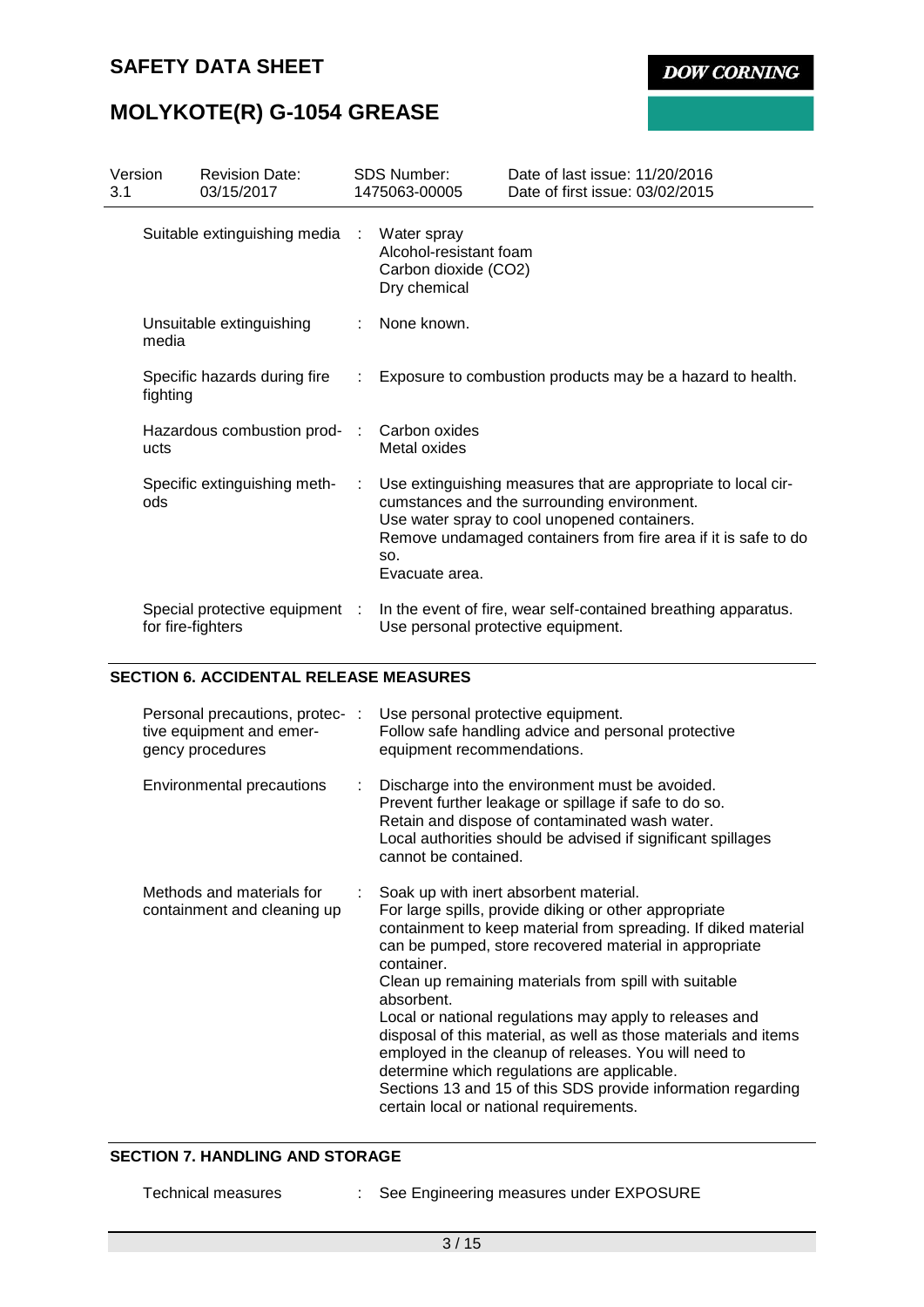**DOW CORNING** 

# **MOLYKOTE(R) G-1054 GREASE**

| Version<br>3.1          |  | <b>Revision Date:</b><br>03/15/2017 | <b>SDS Number:</b><br>1475063-00005                                                                                                                                                                                                           |                                      | Date of last issue: 11/20/2016<br>Date of first issue: 03/02/2015 |  |  |  |
|-------------------------|--|-------------------------------------|-----------------------------------------------------------------------------------------------------------------------------------------------------------------------------------------------------------------------------------------------|--------------------------------------|-------------------------------------------------------------------|--|--|--|
|                         |  |                                     |                                                                                                                                                                                                                                               |                                      | CONTROLS/PERSONAL PROTECTION section.                             |  |  |  |
|                         |  | Local/Total ventilation             |                                                                                                                                                                                                                                               | Use only with adequate ventilation.  |                                                                   |  |  |  |
| Advice on safe handling |  |                                     | Do not get on skin or clothing.<br>Do not swallow.<br>Avoid contact with eyes.<br>Handle in accordance with good industrial hygiene and safety<br>practice.<br>Take care to prevent spills, waste and minimize release to the<br>environment. |                                      |                                                                   |  |  |  |
|                         |  | Conditions for safe storage         | ÷.                                                                                                                                                                                                                                            | Keep in properly labeled containers. | Store in accordance with the particular national regulations.     |  |  |  |
|                         |  | Materials to avoid                  |                                                                                                                                                                                                                                               | Strong oxidizing agents              | : Do not store with the following product types:                  |  |  |  |

## **SECTION 8. EXPOSURE CONTROLS/PERSONAL PROTECTION**

#### **Ingredients with workplace control parameters**

| Ingredients                 | CAS-No.   | Value type<br>(Form of<br>exposure) | Control parame-<br>ters / Permissible<br>concentration | <b>Basis</b> |
|-----------------------------|-----------|-------------------------------------|--------------------------------------------------------|--------------|
| 12-Hydroxy lithium stearate | 7620-77-1 | TWA                                 | $10 \text{ mg/m}^3$                                    | ACGIH        |

#### **Hazardous components without workplace control parameters**

| Ingredients                | CAS-No.    |
|----------------------------|------------|
| Dec-1-ene, homopolymer,    | 68037-01-4 |
| hydrogenated               |            |
| N,N-Bis(2-ethylhexyl)-ar-  | 94270-86-7 |
| methyl-1H-benzotriazole-1- |            |
| methanamine                |            |

**Engineering measures** : Ensure adequate ventilation, especially in confined areas. Minimize workplace exposure concentrations. Dust formation may be relevant in the processing of this product. In addition to substance-specific OELs, general limitations of concentrations of particulates in the air at workplaces have to be considered in workplace risk assessment. Relevant limits include: OSHA PEL for Particulates Not Otherwise Regulated of 15 mg/m3 - total dust, 5 mg/m3 - respirable fraction; and ACGIH TWA for Particles (insoluble or poorly soluble) Not Otherwise Specified of 3 mg/m3 - respirable particles, 10 mg/m3 inhalable particles.

### **Personal protective equipment**

| Respiratory protection |  | General and local exhaust ventilation is recommended to     |
|------------------------|--|-------------------------------------------------------------|
|                        |  | maintain vapor exposures below recommended limits. Where    |
|                        |  | concentrations are above recommended limits or are          |
|                        |  | unknown, appropriate respiratory protection should be worn. |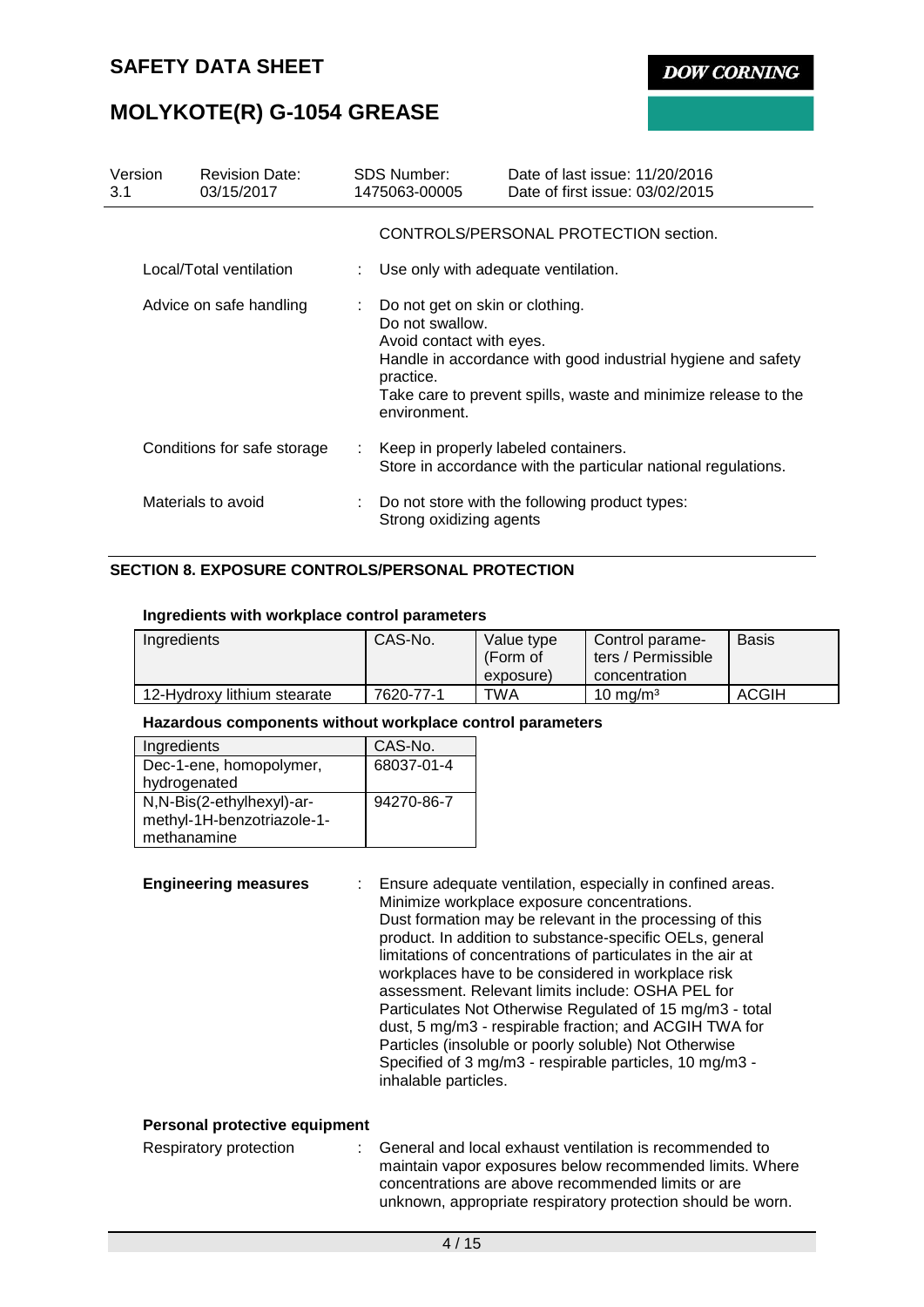

**DOW CORNING** 

# **MOLYKOTE(R) G-1054 GREASE**

| Version<br>3.1           | <b>Revision Date:</b><br>03/15/2017 |            | <b>SDS Number:</b><br>1475063-00005                                                                                                                                                                                          | Date of last issue: 11/20/2016<br>Date of first issue: 03/02/2015                                                                                                                                                                                                                                                                                                                                                                                                         |  |  |
|--------------------------|-------------------------------------|------------|------------------------------------------------------------------------------------------------------------------------------------------------------------------------------------------------------------------------------|---------------------------------------------------------------------------------------------------------------------------------------------------------------------------------------------------------------------------------------------------------------------------------------------------------------------------------------------------------------------------------------------------------------------------------------------------------------------------|--|--|
|                          |                                     |            | adequate protection.                                                                                                                                                                                                         | Follow OSHA respirator regulations (29 CFR 1910.134) and<br>use NIOSH/MSHA approved respirators. Protection provided<br>by air purifying respirators against exposure to any<br>hazardous chemical is limited. Use a positive pressure air<br>supplied respirator if there is any potential for uncontrolled<br>release, exposure levels are unknown, or any other<br>circumstance where air purifying respirators may not provide                                        |  |  |
|                          | Hand protection<br>Material         |            | Chemical-resistant gloves                                                                                                                                                                                                    |                                                                                                                                                                                                                                                                                                                                                                                                                                                                           |  |  |
| Remarks                  |                                     |            |                                                                                                                                                                                                                              | For prolonged or repeated contact use protective gloves.<br>Choose gloves to protect hands against chemicals depending<br>on the concentration specific to place of work. Breakthrough<br>time is not determined for the product. Change gloves often!<br>For special applications, we recommend clarifying the<br>resistance to chemicals of the aforementioned protective<br>gloves with the glove manufacturer. Wash hands before<br>breaks and at the end of workday. |  |  |
|                          | Eye protection                      | ÷          | Safety glasses                                                                                                                                                                                                               | Wear the following personal protective equipment:                                                                                                                                                                                                                                                                                                                                                                                                                         |  |  |
| Skin and body protection |                                     | potential. | Select appropriate protective clothing based on chemical<br>resistance data and an assessment of the local exposure<br>Skin contact must be avoided by using impervious protective<br>clothing (gloves, aprons, boots, etc). |                                                                                                                                                                                                                                                                                                                                                                                                                                                                           |  |  |
| Hygiene measures         |                                     | ÷          | located close to the working place.<br>require added precautions.                                                                                                                                                            | Ensure that eye flushing systems and safety showers are<br>When using do not eat, drink or smoke.<br>Wash contaminated clothing before re-use.<br>These precautions are for room temperature handling. Use at<br>elevated temperature or aerosol/spray applications may                                                                                                                                                                                                   |  |  |

## **SECTION 9. PHYSICAL AND CHEMICAL PROPERTIES**

| Appearance                          |    | Grease             |
|-------------------------------------|----|--------------------|
| Color                               |    | white to off-white |
| Odor                                |    | slight             |
| Odor Threshold                      |    | No data available  |
| рH                                  |    | Not applicable     |
| Melting point/freezing point        | t. | No data available  |
| Initial boiling point and boiling : |    | Not applicable     |
|                                     |    |                    |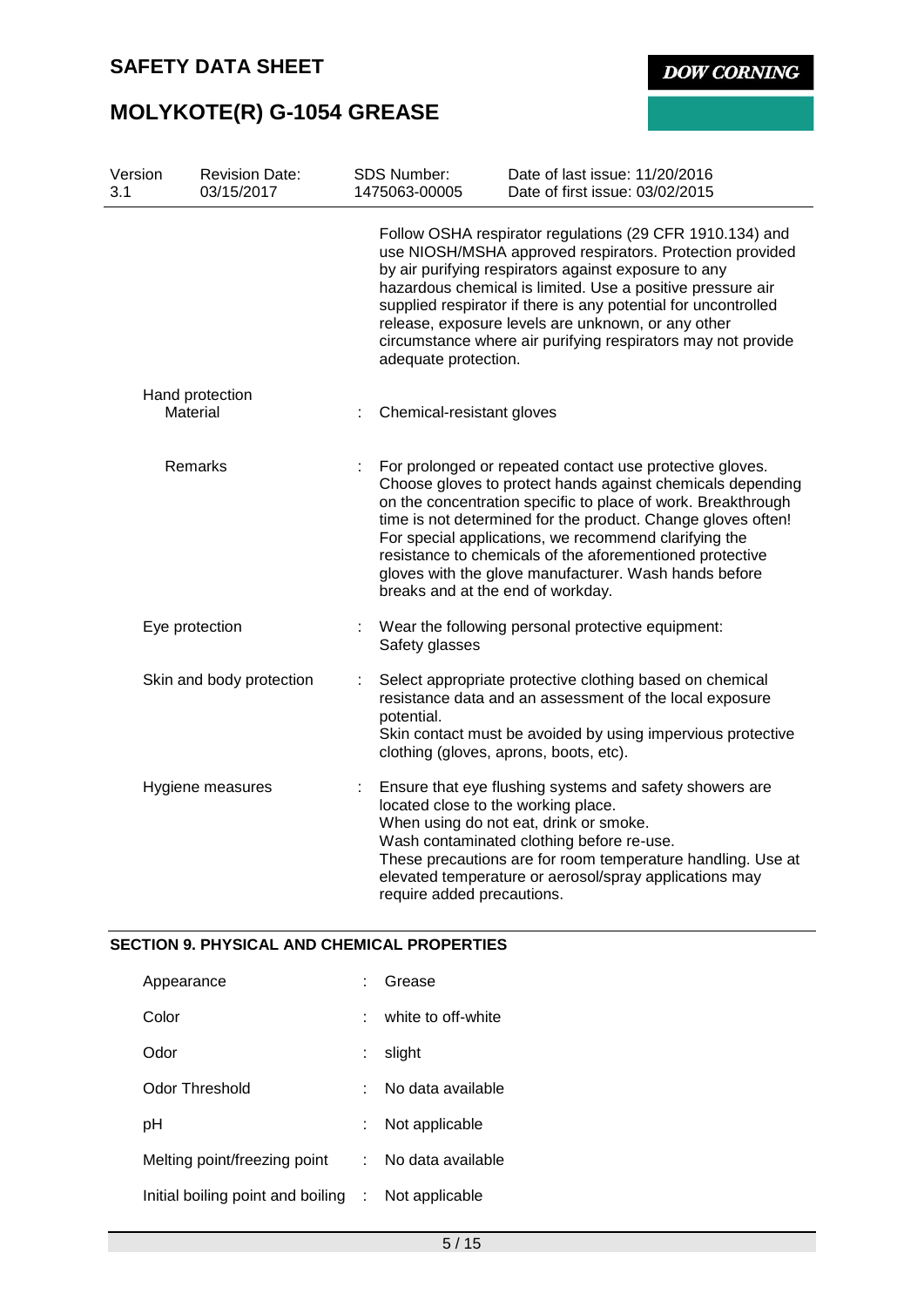**DOW CORNING** 

# **MOLYKOTE(R) G-1054 GREASE**

| Version<br>3.1 |                 | <b>Revision Date:</b><br>03/15/2017                 |    | <b>SDS Number:</b><br>1475063-00005 | Date of last issue: 11/20/2016<br>Date of first issue: 03/02/2015                                                        |
|----------------|-----------------|-----------------------------------------------------|----|-------------------------------------|--------------------------------------------------------------------------------------------------------------------------|
|                | range           |                                                     |    |                                     |                                                                                                                          |
|                | Flash point     |                                                     | ÷. | >100 °C<br>Method: Seta closed cup  |                                                                                                                          |
|                |                 | Evaporation rate                                    |    | Not applicable                      |                                                                                                                          |
|                |                 | Flammability (solid, gas)                           |    |                                     | Not classified as a flammability hazard                                                                                  |
|                | Self-ignition   |                                                     |    |                                     | The substance or mixture is not classified as pyrophoric. The<br>substance or mixture is not classified as self heating. |
|                |                 | Upper explosion limit / Upper<br>flammability limit |    | No data available                   |                                                                                                                          |
|                |                 | Lower explosion limit / Lower<br>flammability limit |    | No data available                   |                                                                                                                          |
|                |                 | Vapor pressure                                      |    | Not applicable                      |                                                                                                                          |
|                |                 | Relative vapor density                              |    | No data available                   |                                                                                                                          |
|                |                 | Relative density                                    |    | 0.84                                |                                                                                                                          |
|                | Solubility(ies) | Water solubility                                    |    | No data available                   |                                                                                                                          |
|                | octanol/water   | Partition coefficient: n-                           |    | No data available                   |                                                                                                                          |
|                |                 | Autoignition temperature                            |    | No data available                   |                                                                                                                          |
|                |                 | Decomposition temperature                           | ÷  | No data available                   |                                                                                                                          |
|                | Viscosity       | Viscosity, dynamic                                  |    | Not applicable                      |                                                                                                                          |
|                |                 | <b>Explosive properties</b>                         |    | Not explosive                       |                                                                                                                          |
|                |                 | Oxidizing properties                                |    |                                     | The substance or mixture is not classified as oxidizing.                                                                 |
|                |                 | Molecular weight                                    |    | No data available                   |                                                                                                                          |
|                | Particle size   |                                                     |    | No data available                   |                                                                                                                          |

## **SECTION 10. STABILITY AND REACTIVITY**

| Reactivity         | : Not classified as a reactivity hazard.                                 |
|--------------------|--------------------------------------------------------------------------|
| Chemical stability | : Stable under normal conditions.                                        |
| tions              | Possibility of hazardous reac- : Can react with strong oxidizing agents. |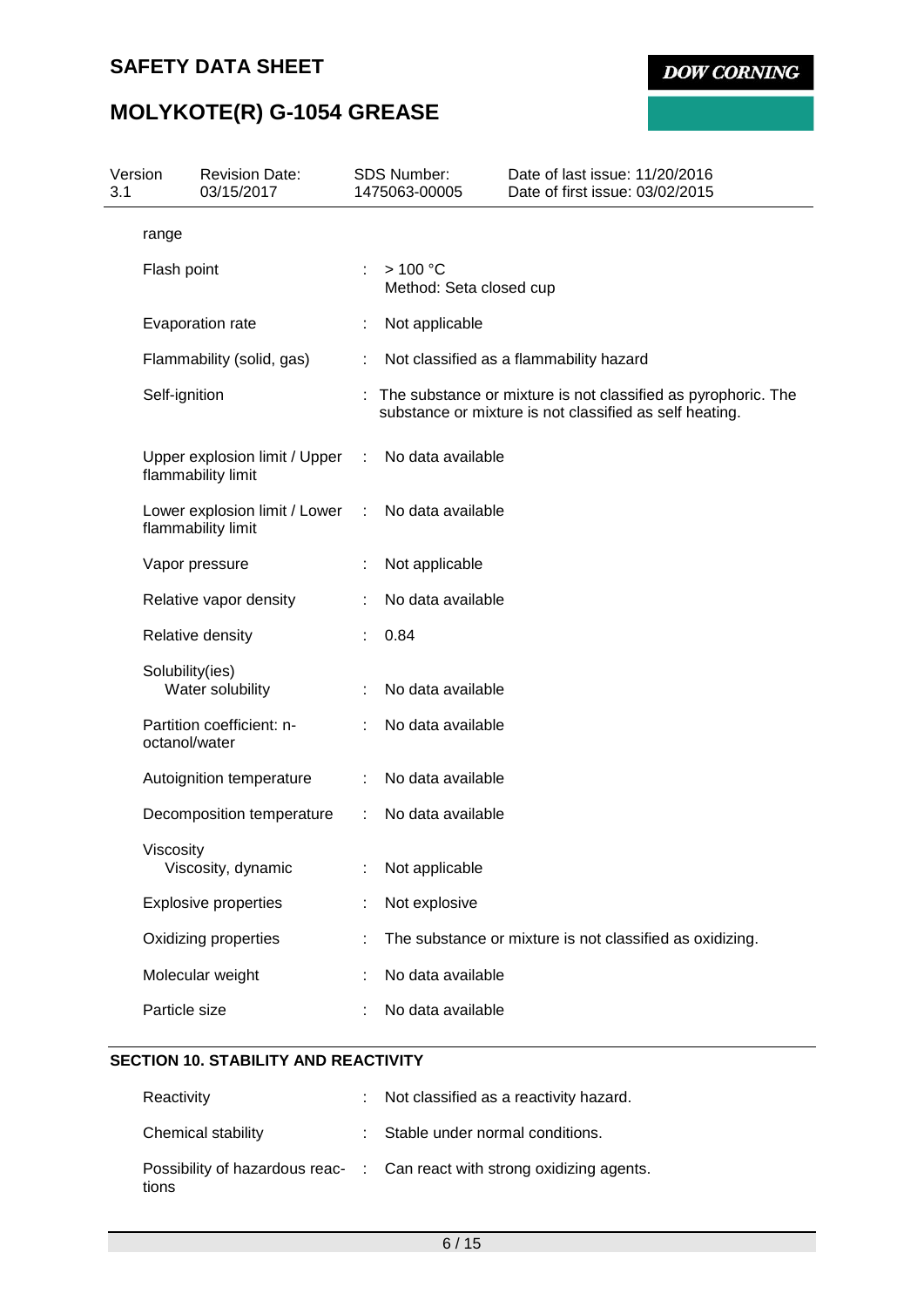**DOW CORNING** 

# **MOLYKOTE(R) G-1054 GREASE**

| Version<br>3.1                      | <b>Revision Date:</b><br>03/15/2017 | <b>SDS Number:</b><br>1475063-00005 | Date of last issue: 11/20/2016<br>Date of first issue: 03/02/2015 |
|-------------------------------------|-------------------------------------|-------------------------------------|-------------------------------------------------------------------|
|                                     | Conditions to avoid                 | None known.                         |                                                                   |
| Incompatible materials              |                                     | Oxidizing agents<br>÷.              |                                                                   |
| Hazardous decomposition<br>products |                                     |                                     | : No hazardous decomposition products are known.                  |

## **SECTION 11. TOXICOLOGICAL INFORMATION**

#### **Information on likely routes of exposure**

Skin contact Ingestion Eye contact

## **Acute toxicity**

Not classified based on available information.

## **Ingredients:**

### **Dec-1-ene, homopolymer, hydrogenated:**

| Acute oral toxicity       | : LD50 (Rat): $>$ 5,000 mg/kg                                                                                                                                                                 |
|---------------------------|-----------------------------------------------------------------------------------------------------------------------------------------------------------------------------------------------|
| Acute inhalation toxicity | LC50 (Rat): $>$ 5.2 mg/l<br>Exposure time: 4 h<br>Test atmosphere: dust/mist<br>Method: OECD Test Guideline 403<br>Assessment: The substance or mixture has no acute inhala-<br>tion toxicity |
| Acute dermal toxicity     | : LD50 (Rat): $> 2,000$ mg/kg<br>Method: OECD Test Guideline 402<br>Remarks: Based on data from similar materials                                                                             |

#### **12-Hydroxy lithium stearate:**

| Acute oral toxicity | : LD50 (Rat): $> 2,000$ mg/kg                               |
|---------------------|-------------------------------------------------------------|
|                     | Assessment: The substance or mixture has no acute oral tox- |
|                     | icity                                                       |

### **N,N-Bis(2-ethylhexyl)-ar-methyl-1H-benzotriazole-1-methanamine:**

| Acute oral toxicity | LD50 (Rat): 3,300 mg/kg |  |
|---------------------|-------------------------|--|
|                     |                         |  |

### **Skin corrosion/irritation**

Not classified based on available information.

## **Ingredients:**

### **Dec-1-ene, homopolymer, hydrogenated:**

Species: Rabbit Result: No skin irritation

# **12-Hydroxy lithium stearate:**

Species: Rabbit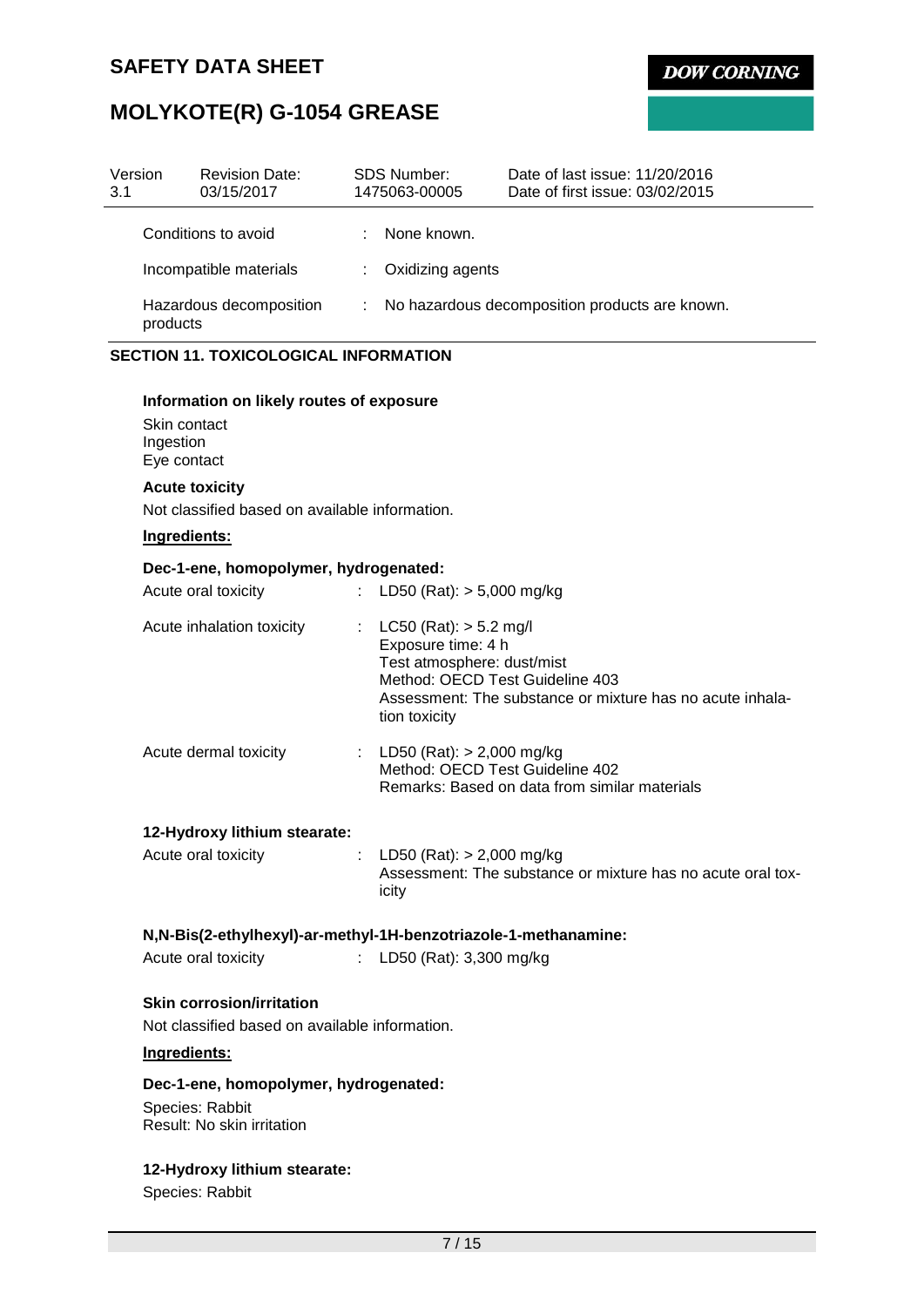**DOW CORNING** 

# **MOLYKOTE(R) G-1054 GREASE**

| Version | <b>Revision Date:</b> | SDS Number:   |
|---------|-----------------------|---------------|
| -3.1    | 03/15/2017            | 1475063-00005 |

Date of last issue: 11/20/2016 Date of first issue: 03/02/2015

Result: No skin irritation Remarks: Based on data from similar materials

### **N,N-Bis(2-ethylhexyl)-ar-methyl-1H-benzotriazole-1-methanamine:**

Species: Rabbit Result: Skin irritation

### **Serious eye damage/eye irritation**

Not classified based on available information.

### **Ingredients:**

### **Dec-1-ene, homopolymer, hydrogenated:**

Species: Rabbit Result: No eye irritation Method: OECD Test Guideline 405

### **12-Hydroxy lithium stearate:**

Species: Rabbit Result: No eye irritation Remarks: Based on data from similar materials

#### **N,N-Bis(2-ethylhexyl)-ar-methyl-1H-benzotriazole-1-methanamine:**

Species: Rabbit Result: No eye irritation

#### **Respiratory or skin sensitization**

**Skin sensitization** May cause an allergic skin reaction.

#### **Respiratory sensitization**

Not classified based on available information.

### **Ingredients:**

#### **Dec-1-ene, homopolymer, hydrogenated:**

Test Type: Maximization Test Routes of exposure: Skin contact Species: Guinea pig Method: OECD Test Guideline 406 Result: negative

#### **12-Hydroxy lithium stearate:**

Test Type: Local lymph node assay (LLNA) Routes of exposure: Skin contact Species: Mouse Method: OECD Test Guideline 429 Result: negative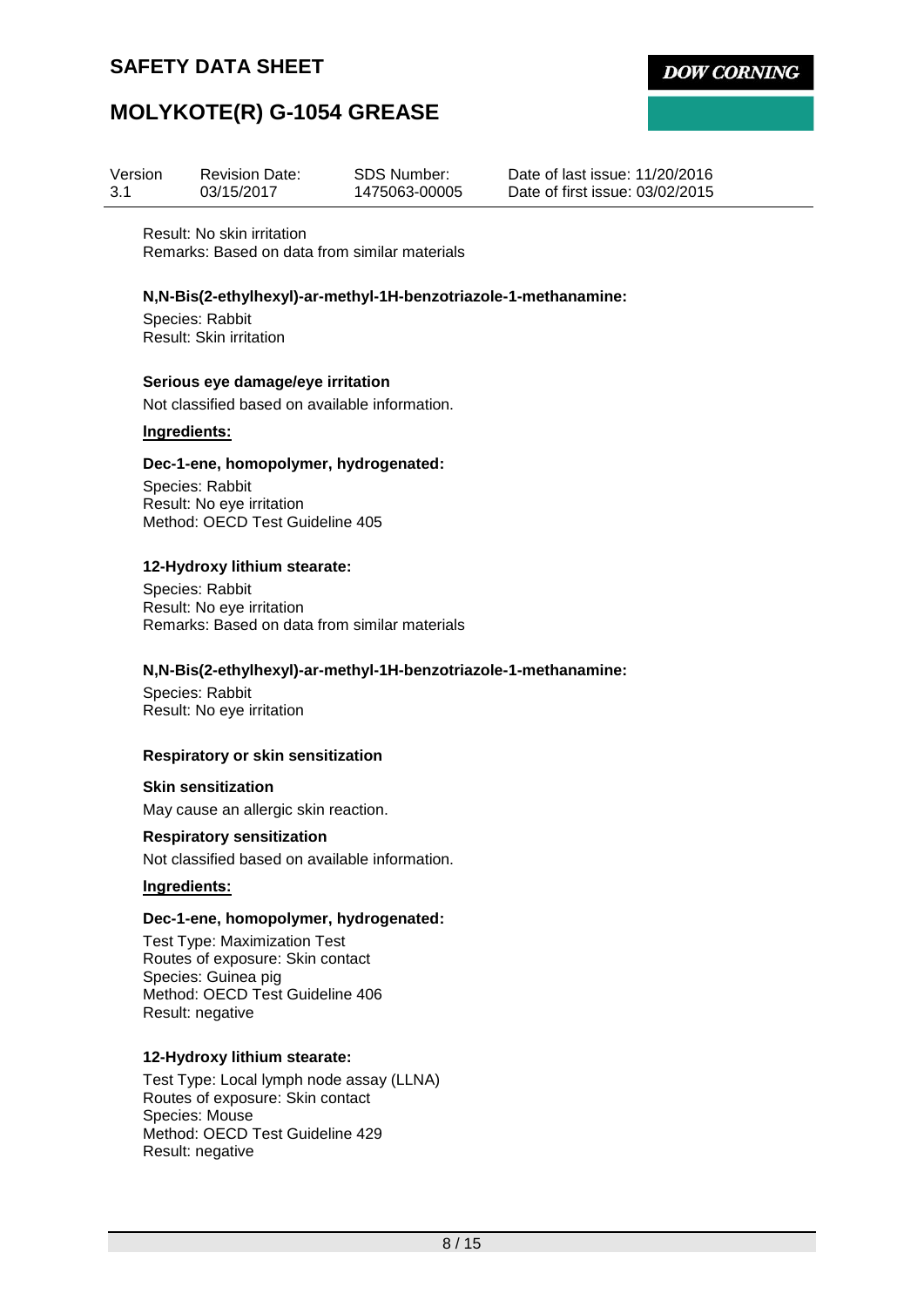**DOW CORNING** 

# **MOLYKOTE(R) G-1054 GREASE**

| Version<br>3.1       | <b>SDS Number:</b><br><b>Revision Date:</b><br>03/15/2017<br>1475063-00005                                                                            |                                                                  | Date of last issue: 11/20/2016<br>Date of first issue: 03/02/2015                                                                   |  |  |  |
|----------------------|-------------------------------------------------------------------------------------------------------------------------------------------------------|------------------------------------------------------------------|-------------------------------------------------------------------------------------------------------------------------------------|--|--|--|
|                      | N, N-Bis(2-ethylhexyl)-ar-methyl-1H-benzotriazole-1-methanamine:                                                                                      |                                                                  |                                                                                                                                     |  |  |  |
|                      | <b>Test Type: Maximization Test</b><br>Routes of exposure: Skin contact<br>Species: Guinea pig<br>Method: OECD Test Guideline 406<br>Result: positive |                                                                  |                                                                                                                                     |  |  |  |
|                      | Assessment: Probability or evidence of skin sensitization in humans                                                                                   |                                                                  |                                                                                                                                     |  |  |  |
|                      | <b>Germ cell mutagenicity</b>                                                                                                                         |                                                                  |                                                                                                                                     |  |  |  |
|                      | Not classified based on available information.                                                                                                        |                                                                  |                                                                                                                                     |  |  |  |
|                      | Ingredients:                                                                                                                                          |                                                                  |                                                                                                                                     |  |  |  |
|                      | Dec-1-ene, homopolymer, hydrogenated:                                                                                                                 |                                                                  |                                                                                                                                     |  |  |  |
|                      | Genotoxicity in vitro                                                                                                                                 |                                                                  | Test Type: Bacterial reverse mutation assay (AMES)<br>Method: OECD Test Guideline 471<br>Result: negative                           |  |  |  |
|                      | N,N-Bis(2-ethylhexyl)-ar-methyl-1H-benzotriazole-1-methanamine:                                                                                       |                                                                  |                                                                                                                                     |  |  |  |
|                      | Genotoxicity in vitro                                                                                                                                 |                                                                  | Test Type: Bacterial reverse mutation assay (AMES)<br>Result: negative                                                              |  |  |  |
|                      | Carcinogenicity                                                                                                                                       |                                                                  |                                                                                                                                     |  |  |  |
| <b>IARC</b>          | Not classified based on available information.                                                                                                        | human carcinogen by IARC.                                        | No ingredient of this product present at levels greater than or<br>equal to 0.1% is identified as probable, possible or confirmed   |  |  |  |
| <b>OSHA</b>          |                                                                                                                                                       |                                                                  | No component of this product present at levels greater than or<br>equal to 0.1% is on OSHA's list of regulated carcinogens.         |  |  |  |
| <b>NTP</b>           |                                                                                                                                                       | by NTP.                                                          | No ingredient of this product present at levels greater than or<br>equal to 0.1% is identified as a known or anticipated carcinogen |  |  |  |
|                      | <b>Reproductive toxicity</b><br>Not classified based on available information.                                                                        |                                                                  |                                                                                                                                     |  |  |  |
|                      | Ingredients:                                                                                                                                          |                                                                  |                                                                                                                                     |  |  |  |
|                      | Dec-1-ene, homopolymer, hydrogenated:                                                                                                                 |                                                                  |                                                                                                                                     |  |  |  |
| Effects on fertility |                                                                                                                                                       | Species: Rat<br>Application Route: Ingestion<br>Result: negative | Test Type: One-generation reproduction toxicity study                                                                               |  |  |  |

## **STOT-single exposure**

Not classified based on available information.

## **STOT-repeated exposure**

Not classified based on available information.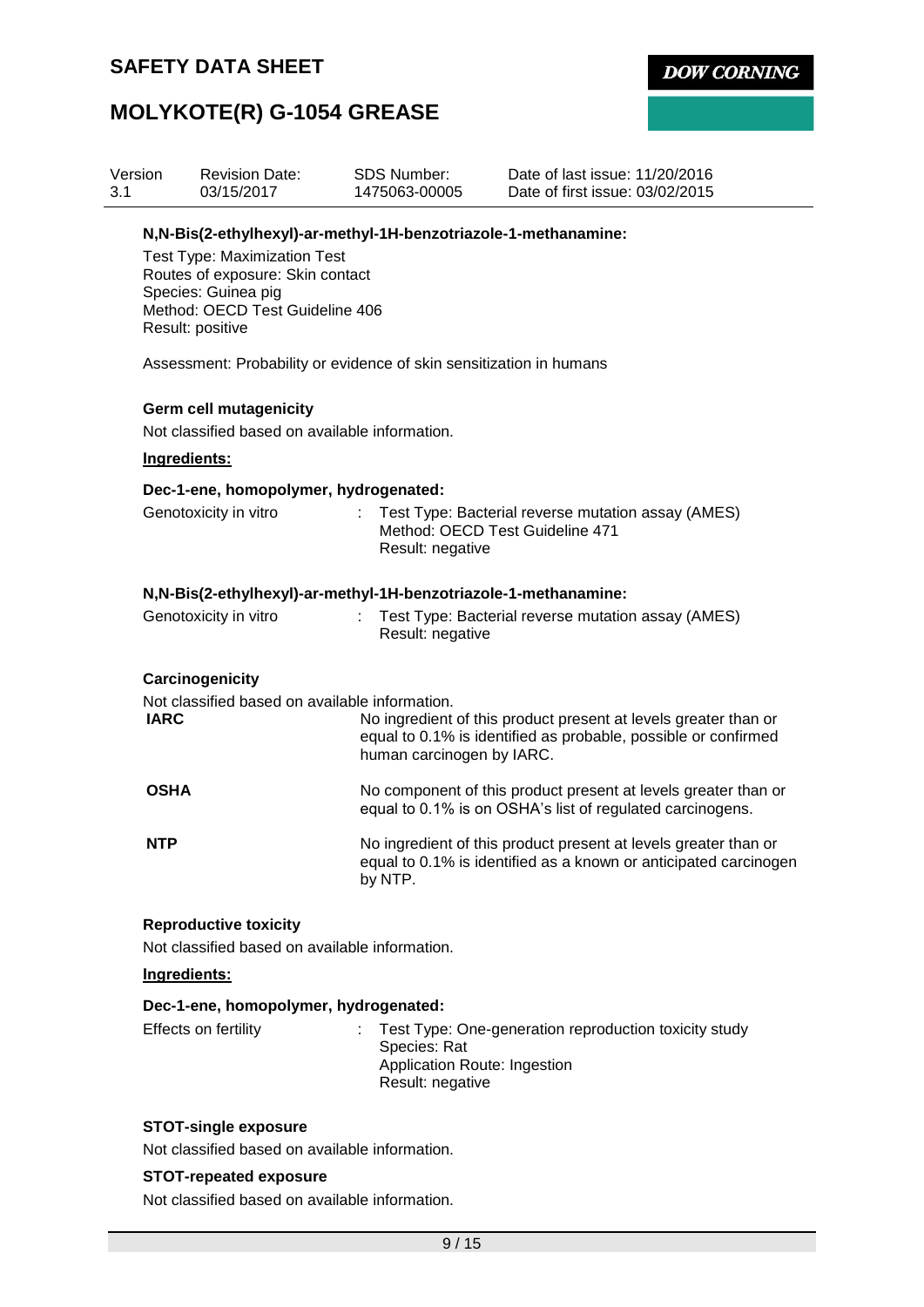

# **MOLYKOTE(R) G-1054 GREASE**

| Version | <b>Revision Date:</b> | SDS Number:   | Date of last issue: 11/20/2016  |
|---------|-----------------------|---------------|---------------------------------|
| 3.1     | 03/15/2017            | 1475063-00005 | Date of first issue: 03/02/2015 |

#### **Ingredients:**

#### **12-Hydroxy lithium stearate:**

Routes of exposure: Ingestion

Assessment: No significant health effects observed in animals at concentrations of 100 mg/kg bw or less.

#### **Repeated dose toxicity**

### **Ingredients:**

### **Dec-1-ene, homopolymer, hydrogenated:**

Species: Rat NOAEL: 4,159.4 mg/kg Application Route: Ingestion Exposure time: 91 Days

### **12-Hydroxy lithium stearate:**

Species: Rat NOAEL: > 88 mg/kg Application Route: Ingestion Exposure time: 90 Days

#### **Aspiration toxicity**

Not classified based on available information.

### **Ingredients:**

#### **Dec-1-ene, homopolymer, hydrogenated:**

The substance or mixture is known to cause human aspiration toxicity hazards or has to be regarded as if it causes a human aspiration toxicity hazard.

### **SECTION 12. ECOLOGICAL INFORMATION**

#### **Ecotoxicity**

### **Ingredients:**

### **Dec-1-ene, homopolymer, hydrogenated:**

| Toxicity to fish      | : LL50 (Oncorhynchus mykiss (rainbow trout)): > 1,000 mg/l<br>Exposure time: 96 h<br>Test substance: Water Accommodated Fraction                                                         |
|-----------------------|------------------------------------------------------------------------------------------------------------------------------------------------------------------------------------------|
| aquatic invertebrates | Toxicity to daphnia and other : EL50 (Daphnia magna (Water flea)): > 1,000 mg/l<br>Exposure time: 48 h<br>Test substance: Water Accommodated Fraction<br>Method: OECD Test Guideline 202 |
| Toxicity to algae     | : EL50 (Scenedesmus capricornutum (fresh water algae)): ><br>1,000 mg/l<br>Exposure time: 72 h<br>Test substance: Water Accommodated Fraction                                            |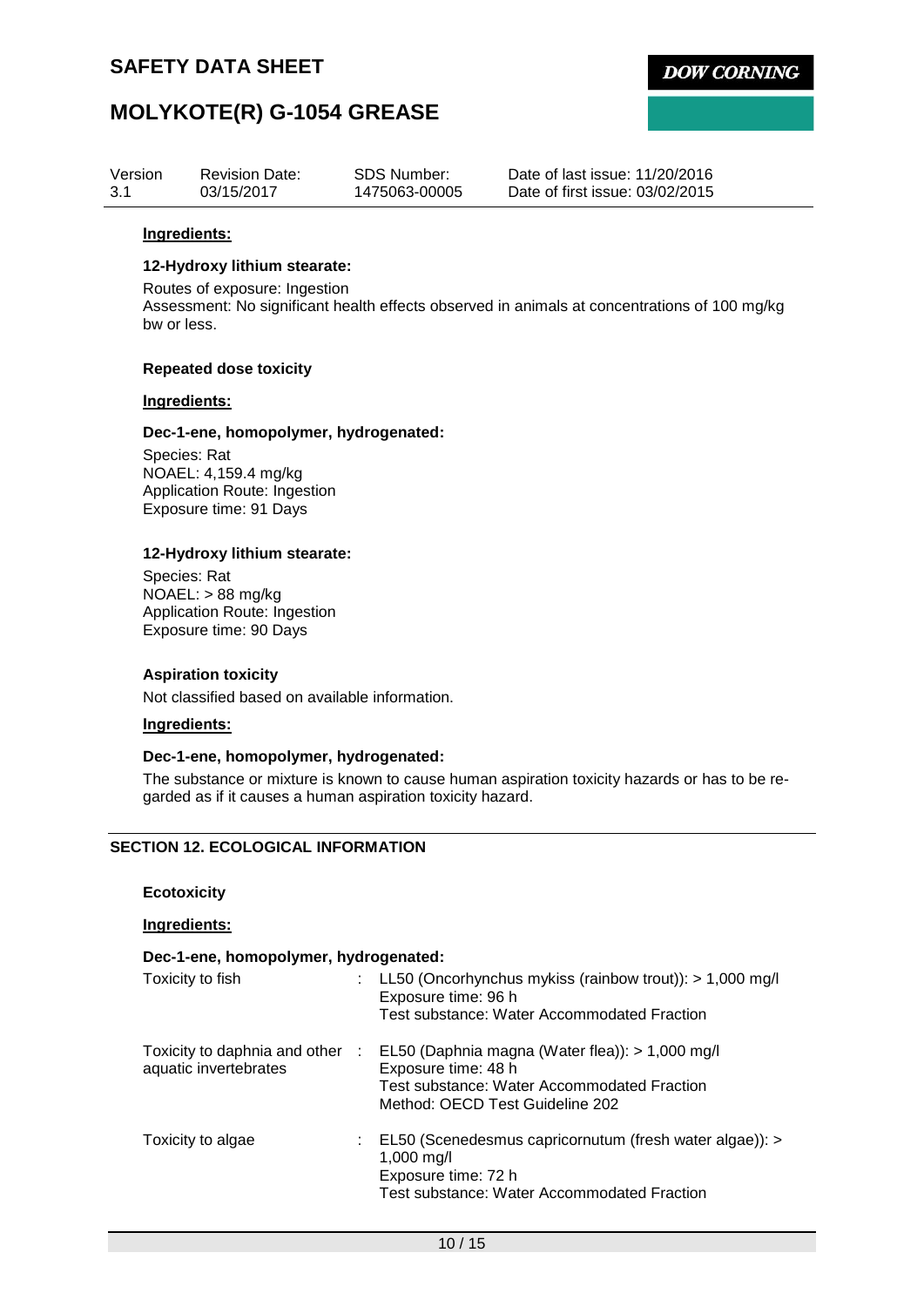**DOW CORNING** 

# **MOLYKOTE(R) G-1054 GREASE**

| Version<br>3.1 |              | <b>Revision Date:</b><br>03/15/2017                              |                       | <b>SDS Number:</b><br>1475063-00005                                    | Date of last issue: 11/20/2016<br>Date of first issue: 03/02/2015                                     |
|----------------|--------------|------------------------------------------------------------------|-----------------------|------------------------------------------------------------------------|-------------------------------------------------------------------------------------------------------|
|                |              |                                                                  |                       | Method: OECD Test Guideline 201                                        |                                                                                                       |
|                |              |                                                                  |                       | 1,000 mg/l<br>Exposure time: 72 h<br>Method: OECD Test Guideline 201   | NOELR (Scenedesmus capricornutum (fresh water algae)):<br>Test substance: Water Accommodated Fraction |
|                | ic toxicity) | Toxicity to daphnia and other :<br>aquatic invertebrates (Chron- |                       | Exposure time: 21 d<br>Method: OECD Test Guideline 211                 | NOELR (Daphnia magna (Water flea)): 125 mg/l<br>Test substance: Water Accommodated Fraction           |
|                |              | Toxicity to microorganisms                                       | ÷                     | NOEC: 2 mg/l<br>Exposure time: 28 d                                    | Method: OECD Test Guideline 301D                                                                      |
|                |              | 12-Hydroxy lithium stearate:                                     |                       |                                                                        |                                                                                                       |
|                |              | Toxicity to fish                                                 |                       | Exposure time: 96 h<br>Method: OECD Test Guideline 203                 | LL50 (Oncorhynchus mykiss (rainbow trout)): $> 100$ mg/l                                              |
|                |              | Toxicity to daphnia and other :<br>aquatic invertebrates         |                       | Exposure time: 48 h<br>Method: OECD Test Guideline 202                 | EL50 (Daphnia magna (Water flea)): > 100 mg/l                                                         |
|                |              | Toxicity to algae                                                | ÷                     | 100 mg/l<br>Exposure time: 72 h<br>Method: OECD Test Guideline 201     | NOELR (Pseudokirchneriella subcapitata (green algae)): >                                              |
|                |              | N,N-Bis(2-ethylhexyl)-ar-methyl-1H-benzotriazole-1-methanamine:  |                       |                                                                        |                                                                                                       |
|                |              | Toxicity to fish                                                 |                       | Exposure time: 96 h<br>Method: OECD Test Guideline 203                 | LC50 (Danio rerio (zebra fish)): 1.3 mg/l                                                             |
|                |              | Toxicity to daphnia and other<br>aquatic invertebrates           | $\mathbb{R}^n$        | Exposure time: 24 h<br>Method: OECD Test Guideline 202                 | EC50 (Daphnia magna (Water flea)): 1.4 mg/l                                                           |
|                |              | Toxicity to microorganisms                                       | $\mathbb{Z}^{\times}$ | EC50: 69 mg/l<br>Exposure time: 3 h<br>Method: OECD Test Guideline 209 |                                                                                                       |
|                |              | <b>Persistence and degradability</b>                             |                       |                                                                        |                                                                                                       |
|                | Ingredients: |                                                                  |                       |                                                                        |                                                                                                       |
|                |              | Dec-1-ene, homopolymer, hydrogenated:                            |                       |                                                                        |                                                                                                       |
|                |              |                                                                  |                       |                                                                        |                                                                                                       |

Biodegradability : Result: Not readily biodegradable. Biodegradation: 2 % Exposure time: 28 d Method: OECD Test Guideline 301D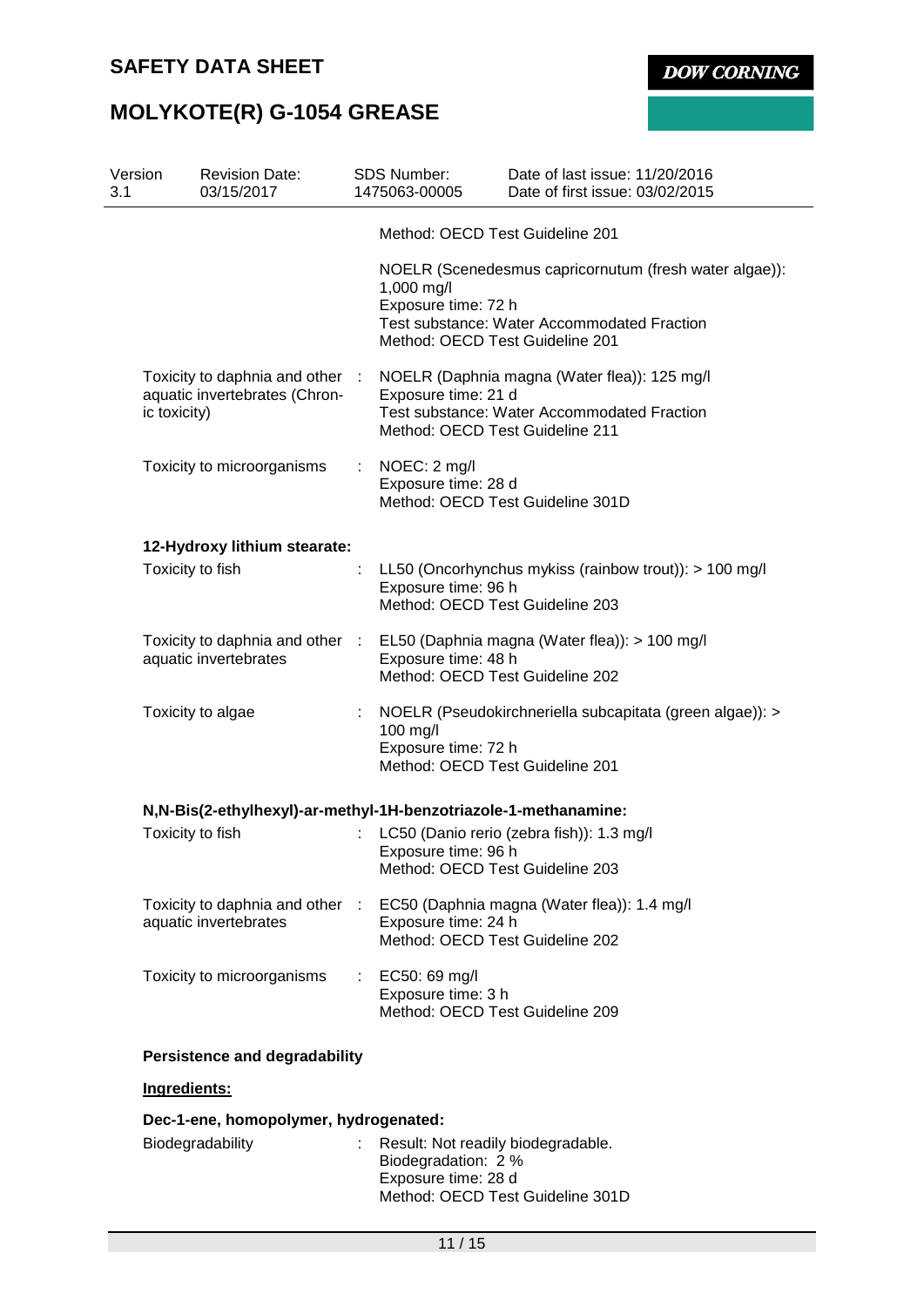**DOW CORNING** 

# **MOLYKOTE(R) G-1054 GREASE**

| Version<br>3.1   | <b>Revision Date:</b><br>03/15/2017                              | <b>SDS Number:</b><br>1475063-00005                                                                               | Date of last issue: 11/20/2016<br>Date of first issue: 03/02/2015                                                          |  |
|------------------|------------------------------------------------------------------|-------------------------------------------------------------------------------------------------------------------|----------------------------------------------------------------------------------------------------------------------------|--|
|                  |                                                                  |                                                                                                                   |                                                                                                                            |  |
|                  | 12-Hydroxy lithium stearate:                                     |                                                                                                                   |                                                                                                                            |  |
| Biodegradability |                                                                  | Result: Readily biodegradable.<br>Biodegradation: 78 %<br>Exposure time: 28 d<br>Method: OECD Test Guideline 301C |                                                                                                                            |  |
|                  | N, N-Bis(2-ethylhexyl)-ar-methyl-1H-benzotriazole-1-methanamine: |                                                                                                                   |                                                                                                                            |  |
|                  | Biodegradability                                                 | Result: Not readily biodegradable.<br>Biodegradation: 7 - 11 %<br>Exposure time: 28 d                             | Method: OECD Test Guideline 301B                                                                                           |  |
|                  | <b>Bioaccumulative potential</b>                                 |                                                                                                                   |                                                                                                                            |  |
|                  | Ingredients:                                                     |                                                                                                                   |                                                                                                                            |  |
|                  | Dec-1-ene, homopolymer, hydrogenated:                            |                                                                                                                   |                                                                                                                            |  |
|                  | Partition coefficient: n-<br>octanol/water                       | log Pow: > 6.5                                                                                                    |                                                                                                                            |  |
|                  | N,N-Bis(2-ethylhexyl)-ar-methyl-1H-benzotriazole-1-methanamine:  |                                                                                                                   |                                                                                                                            |  |
|                  | Partition coefficient: n-<br>octanol/water                       | log Pow: > 6                                                                                                      |                                                                                                                            |  |
|                  | <b>Mobility in soil</b><br>No data available                     |                                                                                                                   |                                                                                                                            |  |
|                  | Other adverse effects<br>No data available                       |                                                                                                                   |                                                                                                                            |  |
|                  | <b>SECTION 13. DISPOSAL CONSIDERATIONS</b>                       |                                                                                                                   |                                                                                                                            |  |
|                  | <b>Disposal methods</b>                                          |                                                                                                                   |                                                                                                                            |  |
|                  | Resource Conservation and<br>Recovery Act (RCRA)                 | in its purchased form.                                                                                            | This product has been evaluated for RCRA characteristics<br>and does not meet the criteria of hazardous waste if discarded |  |
|                  | Waste from residues                                              |                                                                                                                   | Dispose of in accordance with local regulations.                                                                           |  |
|                  | Contaminated packaging                                           |                                                                                                                   | Empty containers should be taken to an approved waste<br>handling site for recycling or disposal.                          |  |

### **SECTION 14. TRANSPORT INFORMATION**

### **International Regulations**

**UNRTDG** Not regulated as a dangerous good

If not otherwise specified: Dispose of as unused product.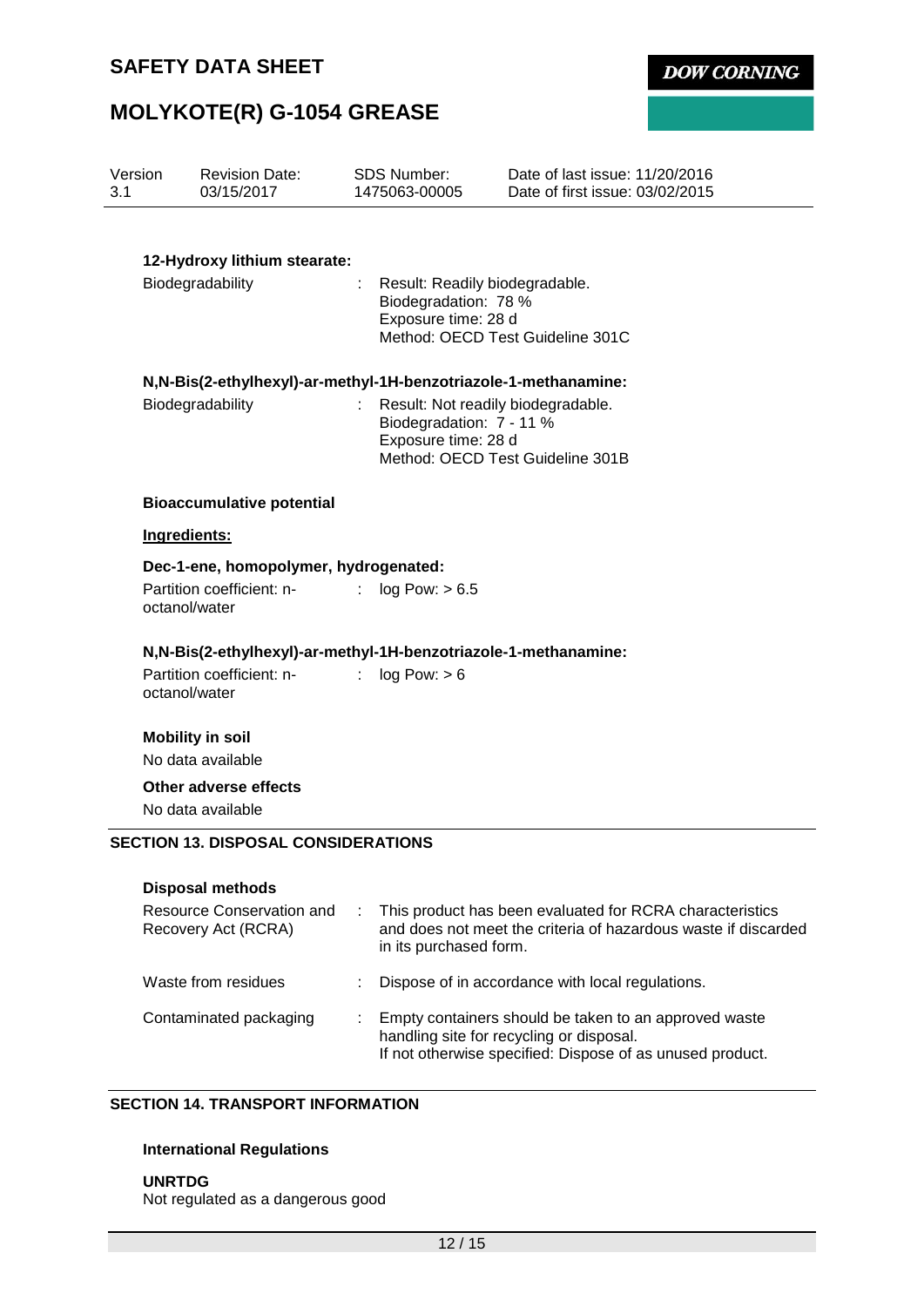**DOW CORNING** 

# **MOLYKOTE(R) G-1054 GREASE**

| Version         | <b>Revision Date:</b>             | <b>SDS Number:</b> | Date of last issue: 11/20/2016  |
|-----------------|-----------------------------------|--------------------|---------------------------------|
| -3.1            | 03/15/2017                        | 1475063-00005      | Date of first issue: 03/02/2015 |
| <b>IATA-DGR</b> | Not regulated as a dangerous good |                    |                                 |

### **IMDG-Code**

Not regulated as a dangerous good

# **Transport in bulk according to Annex II of MARPOL 73/78 and the IBC Code**

Not applicable for product as supplied.

## **Domestic regulation**

### **49 CFR**

Not regulated as a dangerous good

## **SECTION 15. REGULATORY INFORMATION**

### **EPCRA - Emergency Planning and Community Right-to-Know**

### **CERCLA Reportable Quantity**

This material does not contain any components with a CERCLA RQ.

### **SARA 304 Extremely Hazardous Substances Reportable Quantity**

This material does not contain any components with a section 304 EHS RQ.

### **SARA 302 Extremely Hazardous Substances Threshold Planning Quantity**

This material does not contain any components with a section 302 EHS TPQ.

| SARA 311/312 Hazards | Acute Health Hazard |
|----------------------|---------------------|
|----------------------|---------------------|

**SARA 313** : This material does not contain any chemical components with known CAS numbers that exceed the threshold (De Minimis) reporting levels established by SARA Title III, Section 313.

#### **US State Regulations**

#### **Pennsylvania Right To Know**

| 1-Dodecene, polymer with 1-decene, hydrogenated            | 151006-60-9 |
|------------------------------------------------------------|-------------|
| Dec-1-ene, homopolymer, hydrogenated                       | 68037-01-4  |
| Polyethylene                                               | 9002-88-4   |
| 12-Hydroxy lithium stearate                                | 7620-77-1   |
| Ethenylbenzene polymer with 2-methyl-1,3-butadiene, hydro- | 68648-89-5  |
| genated                                                    |             |

#### **California Prop. 65**

This product does not contain any chemicals known to the State of California to cause cancer, birth, or any other reproductive defects.

|             |    | The ingredients of this product are reported in the following inventories:                                                                                                                                                                   |
|-------------|----|----------------------------------------------------------------------------------------------------------------------------------------------------------------------------------------------------------------------------------------------|
| KECI        | ÷  | All ingredients listed, exempt or notified.                                                                                                                                                                                                  |
| <b>TCSI</b> | t. | All ingredients listed or exempt.                                                                                                                                                                                                            |
| REACH       |    | For purchases from Dow Corning EU legal entities, all<br>ingredients are currently pre/registered or exempt under<br>REACH. Please refer to section 1 for recommended uses. For<br>purchases from non-EU Dow Corning legal entities with the |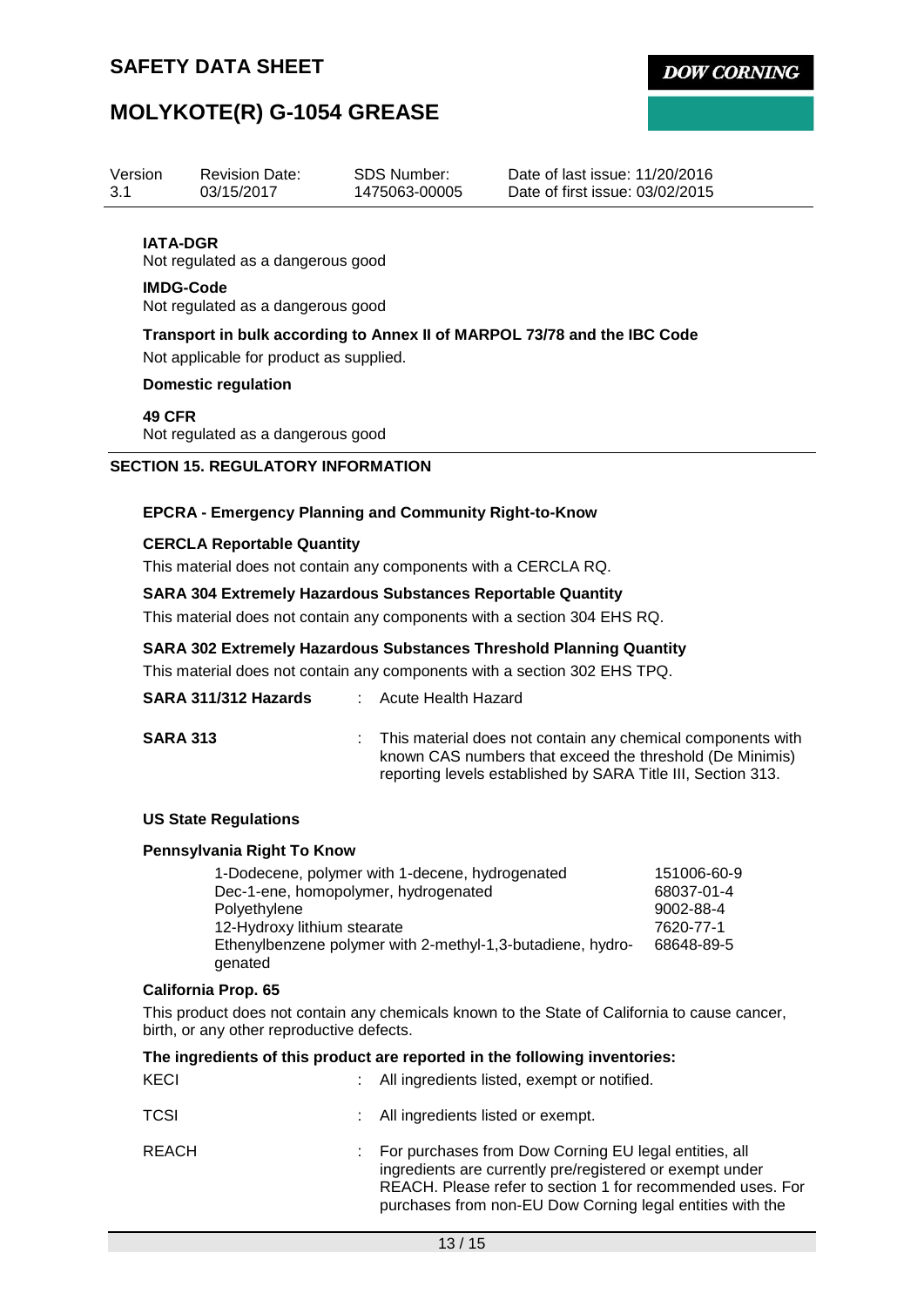**DOW CORNING** 

# **MOLYKOTE(R) G-1054 GREASE**

| Version<br>3.1 | <b>Revision Date:</b><br>03/15/2017 | <b>SDS Number:</b><br>1475063-00005                                                                                                         | Date of last issue: 11/20/2016<br>Date of first issue: 03/02/2015                                                                                                  |  |  |
|----------------|-------------------------------------|---------------------------------------------------------------------------------------------------------------------------------------------|--------------------------------------------------------------------------------------------------------------------------------------------------------------------|--|--|
|                |                                     | representative/local office.                                                                                                                | intention to export into EEA please contact your DC                                                                                                                |  |  |
| <b>TSCA</b>    |                                     | All chemical substances in this product are either listed on the<br>TSCA Inventory or are in compliance with a TSCA Inventory<br>exemption. |                                                                                                                                                                    |  |  |
| <b>AICS</b>    |                                     | All ingredients listed or exempt.                                                                                                           |                                                                                                                                                                    |  |  |
| <b>IECSC</b>   |                                     | All ingredients listed or exempt.                                                                                                           |                                                                                                                                                                    |  |  |
| <b>PICCS</b>   |                                     | All ingredients listed or exempt.                                                                                                           |                                                                                                                                                                    |  |  |
| <b>DSL</b>     |                                     |                                                                                                                                             | All chemical substances in this product comply with the CEPA<br>1999 and NSNR and are on or exempt from listing on the<br>Canadian Domestic Substances List (DSL). |  |  |
| ENCS/ISHL      |                                     | inventory listing.                                                                                                                          | All components are listed on ENCS/ISHL or exempted from                                                                                                            |  |  |
| <b>NZIOC</b>   |                                     | All ingredients listed or exempt.                                                                                                           |                                                                                                                                                                    |  |  |

### **SECTION 16. OTHER INFORMATION**





HMIS® ratings are based on a 0-4 rating scale, with 0 representing minimal hazards or risks, and 4 representing significant hazards or risks. The "\*" represents a chronic hazard, while the "/" represents the absence of a chronic hazard.

#### **Full text of other abbreviations**

| ACGIH       | : USA. ACGIH Threshold Limit Values (TLV) |
|-------------|-------------------------------------------|
| ACGIH / TWA | 8-hour, time-weighted average             |

AICS - Australian Inventory of Chemical Substances; ASTM - American Society for the Testing of Materials; bw - Body weight; CERCLA - Comprehensive Environmental Response, Compensation, and Liability Act; CMR - Carcinogen, Mutagen or Reproductive Toxicant; DIN - Standard of the German Institute for Standardisation; DOT - Department of Transportation; DSL - Domestic Substances List (Canada); ECx - Concentration associated with x% response; EHS - Extremely Haz-